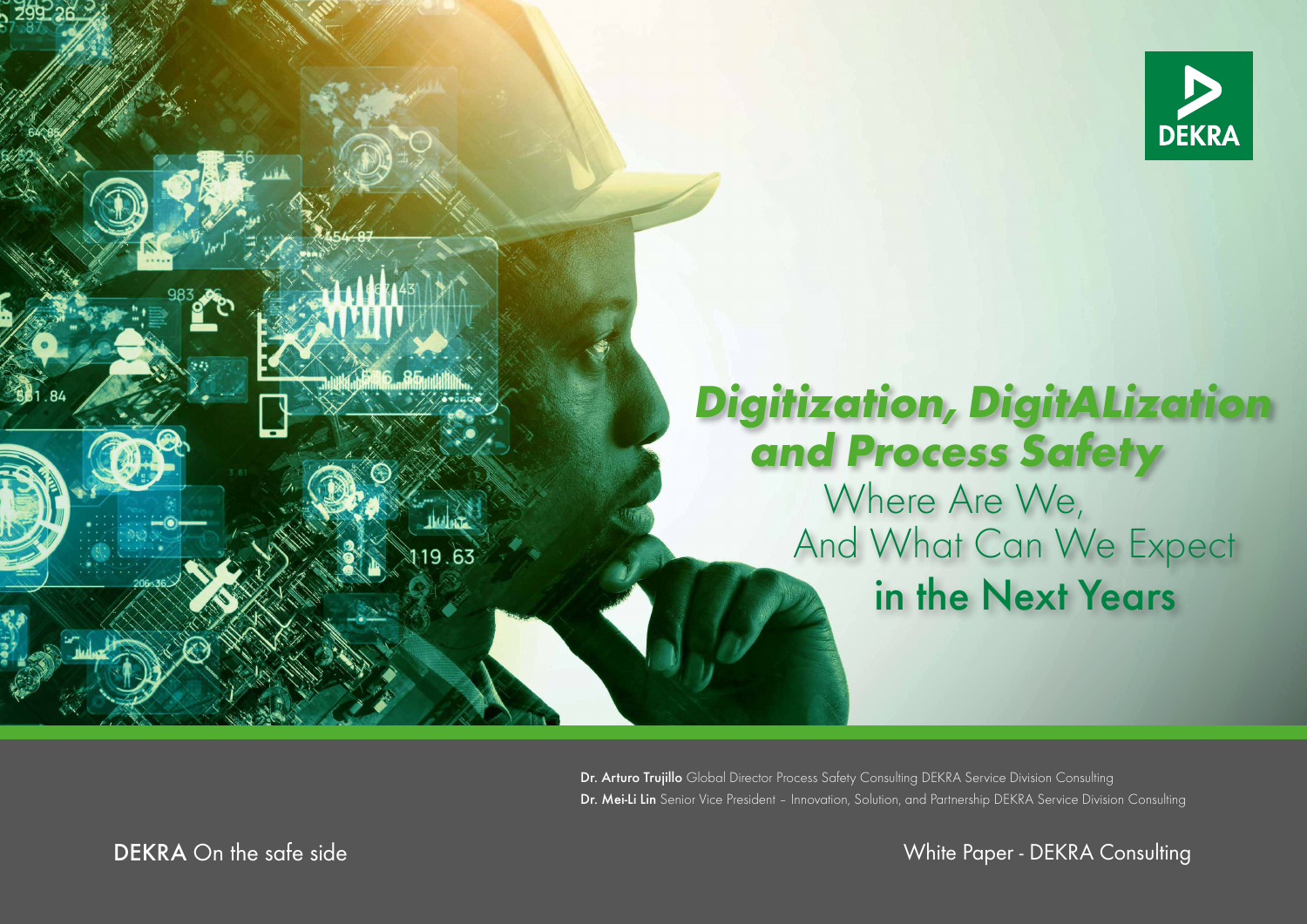These days we hear talk about digitalization in about every human activity area. Of course, asking how and when digitalization will affect process safety is a very valid question. In this paper we express a few of our ideas about the answers.

#### Digitization vs. DigitALization – What Do We Mean Exactly?

"Digitalization" is of course one of the mega-trends of every business sector in these first decades of the 21<sup>st</sup> Century, and most likely one that will accelerate in the coming years. However, it has become a buzzword: something that individuals and organizations have to write or say every now and then to demonstrate that they are "à la page." In this paper we attempt a more rigorous dissection (an engineer's analysis if you will) of digitalization, its present development in the process safety sector, and what can we expect from it in the future.

Let us begin by defining clearly what we mean by digitalization and a similar concept often confused with it: digitization. To make very clear which of the two we are referring to, we will spell "digitALization" and "digitization" to emphasize the difference. There are of course many different definitions of digitalization. We prefer the definitions offered by Gartner, for example:<sup>1</sup>

*"Digitalization is the use of digital technologies to change a business model and provide new revenue and value-producing opportunities; it is the process of moving to a digital business."*

The above definition also implies changes in modes of engagement with the operation processes.

Digitization, on the other hand, is defined as (same source as above):

*"Digitization is the process of changing from analog to digital form, also known as digital enablement. Said another way, digitization takes an analog process and changes it to a digital form without any different-inkind changes to the process itself."*

Gartner being a business consulting firm, they focus on the business model. However, we can find a perfect analog in the world of [process safety](https://www.dekra.com/en/process-safety-solutions/). We can consider that the business of process safety is to prevent major accidents that involve the release of hazardous materials or energy sources from happening.

<sup>1</sup> Gartner's Glossary (www.gartner.com).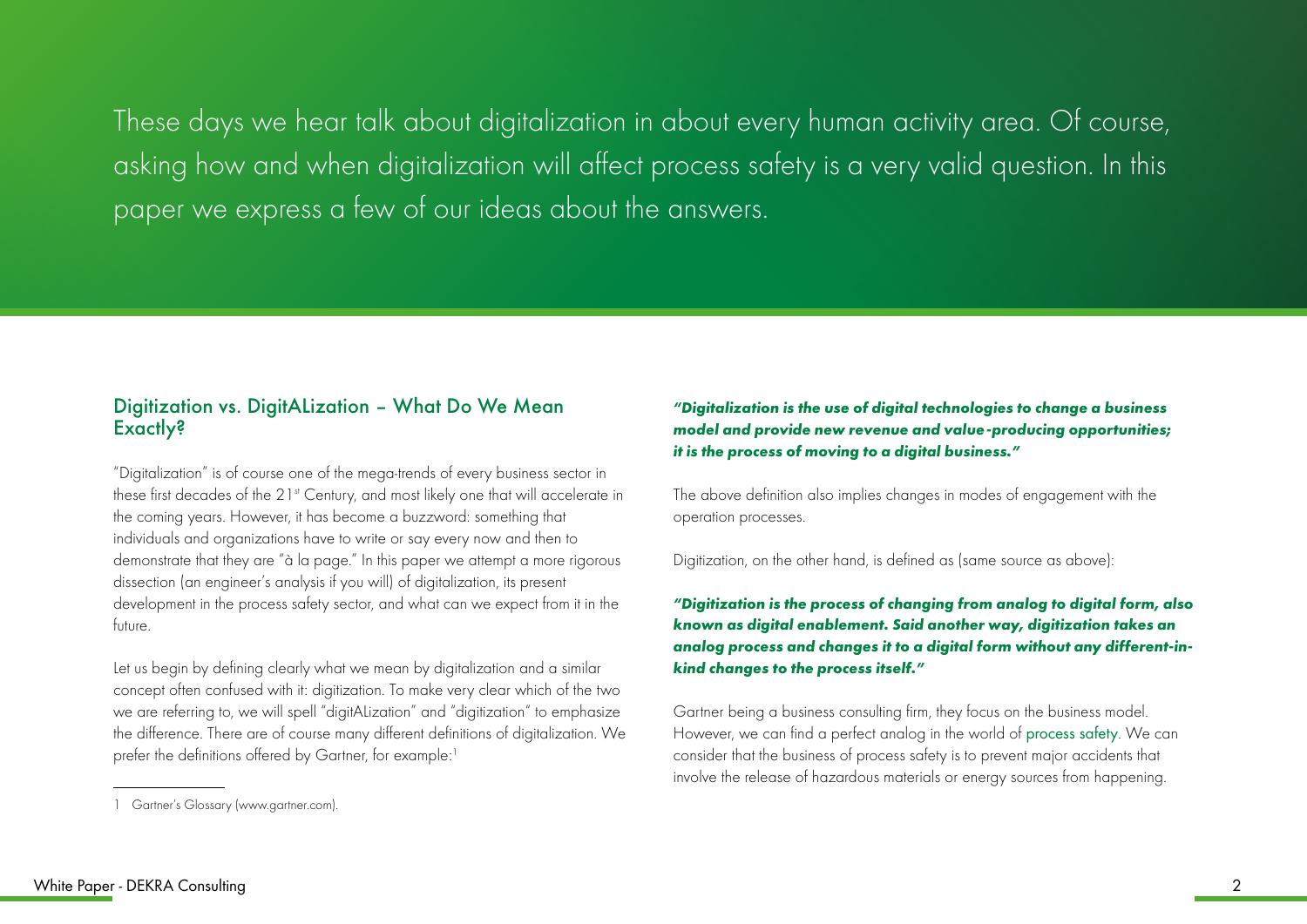

Of course, this is an evolution, from analog to digitized to digitALized, as shown in Figure 1. Each transition requires some enabling technologies. At the interface between analog and digital we find some "hard" enablers, such as computers, servers, networks… and some "soft" enablers (software applications). At the interface between digitized and digitALized, on the other hand, we find a transition phase where data are further operationalized through "soft" enablers such as data mining, artificial intelligence, data analytics, as well as human capacity to leverage the data for actions and decision-making.

And even within the operationalization of data, there are a few levels of value and purpose as depicted in figure 2 (see page 4):2

- > *Descriptive analytics* lets us know what happened through summarizing and visualizing historical data.
- > *Diagnostics* identify possible problem areas by recognizing patterns and dependencies in available data, explaining why something happened.
- > *Predictive* analytics go one step further by helping us anticipate what may happen in the future.
- > *Prescriptive* analytics provide optimization options, decision support and insights on how to get the desired results.

**Data visualization** can be considered, in this context, an enabler of the evolution.

<sup>2</sup> Adapted from Michael Walker "Analytics Maturity Model". July 20th, 2015. Blogs of the Data Science Association.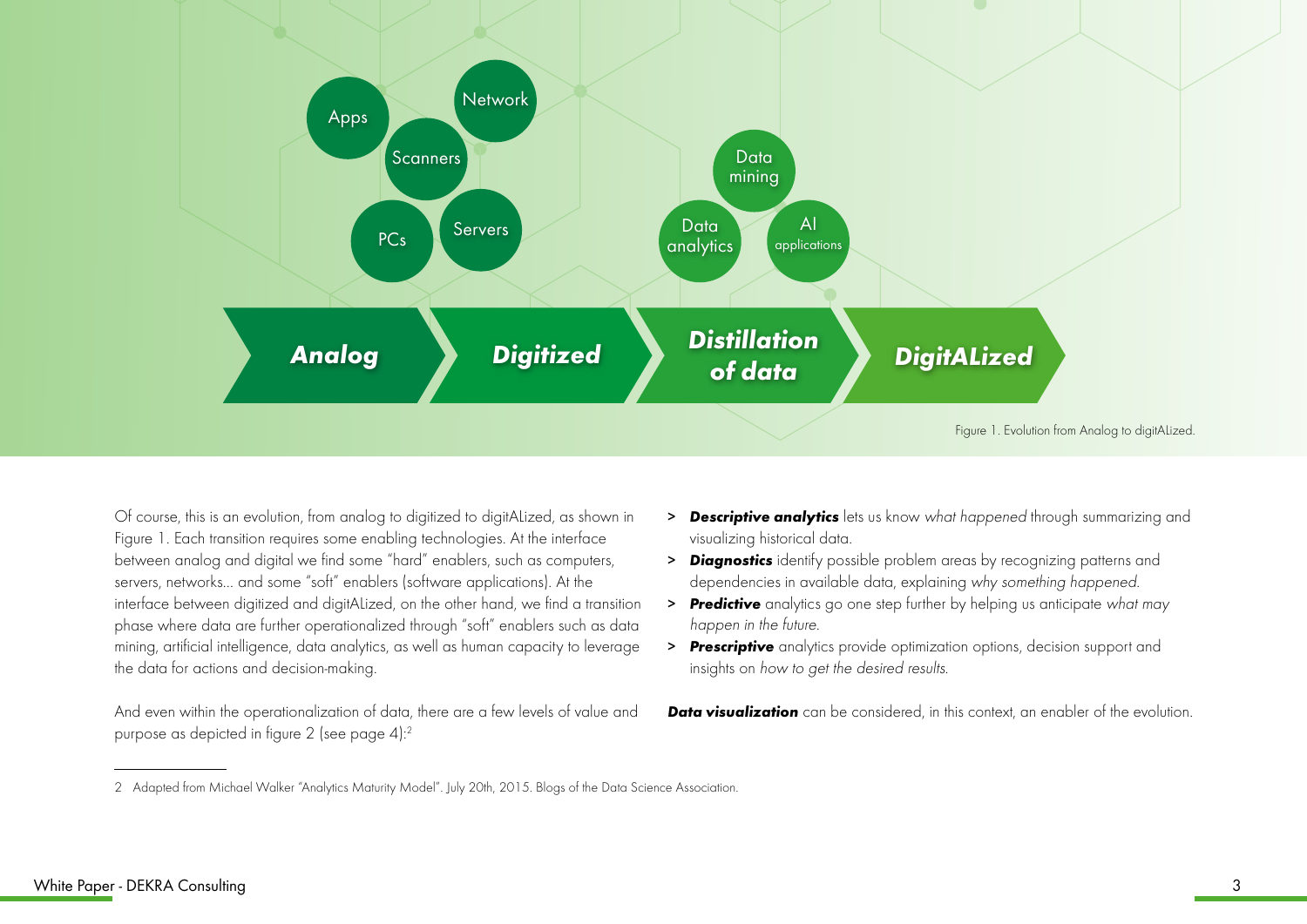

#### Figure 2. Analytics maturity model

### Where Are We in Terms of Digitalizing Process Safety?

To answer this question, let us take as an example [Process Hazard](https://www.dekra.com/en/process-hazard-analysis/)  [Analysis \(PHA\)](https://www.dekra.com/en/process-hazard-analysis/). PHAs are a fundamental pillar of any process safety practice, since you cannot mitigate or manage a hazard that you have not even identified. PHAs come in many different flavors, such as [HAZOP](https://www.dekra.com/en/hazard-and-operability-studies/), HAZID, LOPA, What-If, and FMEA. Some large corporations even have their own proprietary methodologies. In any event, we can certainly say that PHAs are the most frequently conducted process safety-related activity. How far has this activity been digitalized?

Some of us are old enough to have recorded HAZOPs using a pen and a blank sheet of paper. The introduction of laptops<sup>3</sup> then allowed HAZOPs to be recorded using a text editor. And shortly after that, some specialized PHA-recording software appeared on the market. Nowadays there are several well-accredited PHA software packages on the market, which have become de facto standards. That software certainly offers additional support to the HAZOP team by, for instance, suggesting potential failures from a look-up list, as well as providing some basic descriptive analytical capabilities.

However, to discern where we stand in the evolution course, we must ask ourselves whether these tools have introduced any different-in-kind changes to the process. In other words, by using those tools, do we

<sup>3</sup> IBM introduced the PC Convertible, its very first laptop in 1986. It weighted 12 pounds. As a predecessor we can mention the Osborne I, weighting 24½ pounds and having a 5" yellow phosphorus display. One of the authors vividly remembers carrying one of those around to HAZOP sessions.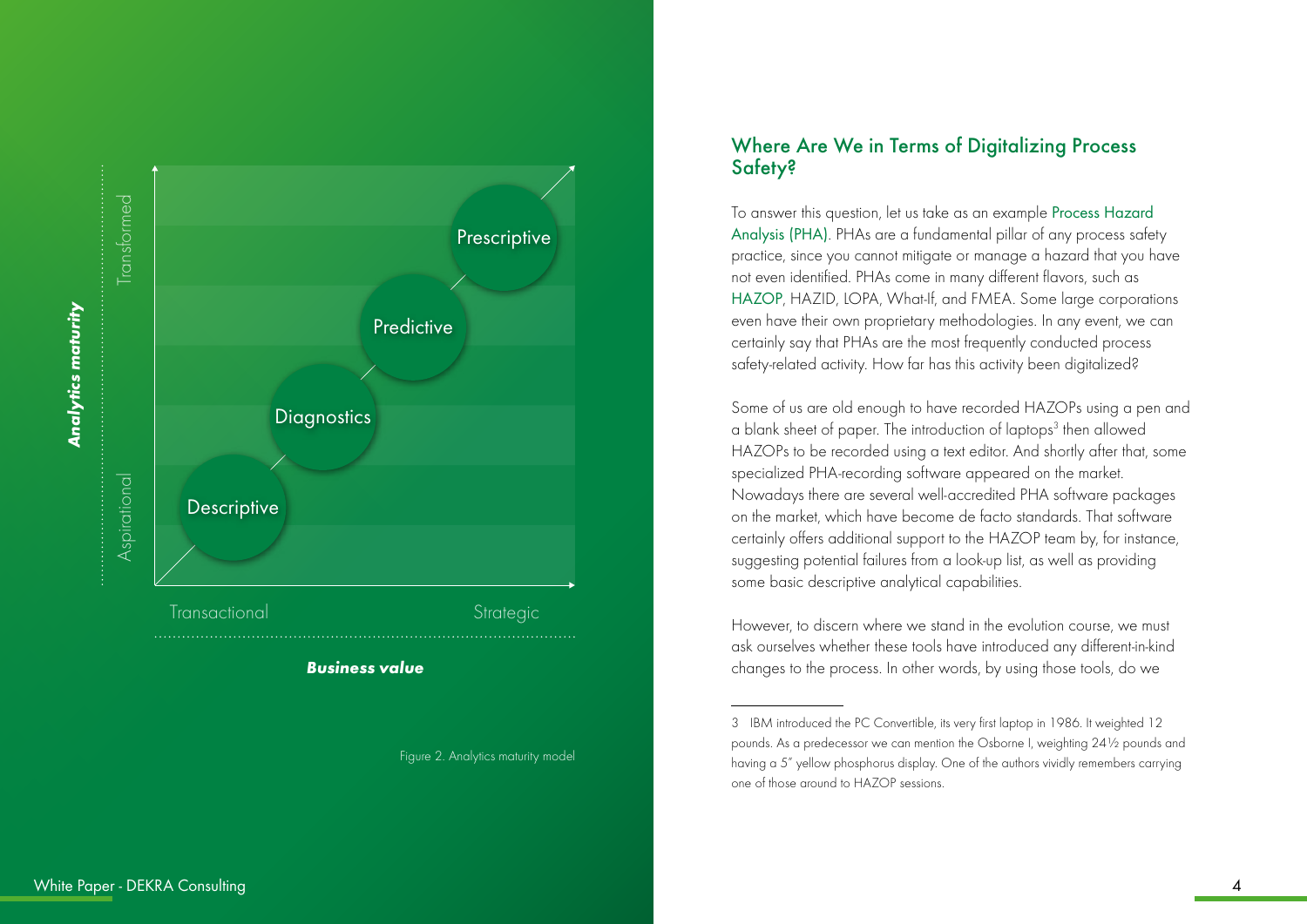conduct PHA differently today versus 40 years ago? Do those tools enable us to obtain breakthrough information? The answer to both these questions is clearly no. We must acknowledge that they are closer to *"[taking] an analog process and [changing] it to a digital form without any different-in-kind changes to the process itself" than to "[providing] new value-producing opportunities"*. Therefore, and despite some claims from software suppliers, PHAs are nowadays fully digitized, but barely digitALized.

The same is true, of course, in other areas of process safety, including:

- > *Work permits.*
- > *Management of change.*
- > *Action tracking.*
- > *Knowledge management.*
- > *E-learning.*
- > *Incident investigation.*

Of course, anyone can mention some examples of digitized tools in each of these areas; yet, as in the example of the HAZOP mentioned above, most of them are doing business in the same way as before. They are digitized, not digitALized solutions. There are some attempts to boldly go towards full digitALization of the solutions using tools such as digital twins, data analytics, artificial intelligence, sensorics, and others. At DEKRA we have been working on these strategic visions for a few years. For instance, in 2019, DEKRA introduced the fully digitalized expert system based Organizational Process Safety (OPS) - DEKRA's interpretation of the CCPS risk-based Process Safety Management model. This solution embeds the collective knowledge, expertise, and experience of many DEKRA experts and literally from hundreds of process safety maturity assessments. Today, it supports DEKRA's experts in delivering precise and consistent assessments, as well as optimized suggested interventions for improvement.

#### What Do We Think Will Happen?

The first question we need to ask ourselves is whether the process safety world will evolve towards true digitALization. In our opinion, the answer cannot be other than a resounding yes. Most likely process safety has not yet been digitALized because the combinations of the enabling and capable resources - data scientists and process safety experts - are scarce. The obvious "when" question answers itself: when those resources become more readily available and commit to working seamlessly together with digitalization-minded process safety professionals. The rapidly growing cohorts of data analysts and scientists show promising signs that we are not far away from this point in time.

What will it look like? We can envision a prescriptive system. Imagine that your digital solution "knows" not only the hazards and risks associated with your plant (hence, your PHA), but also its current status, including things like:

- > *Which* interlocks are by-passed.
- > *Which* equipment is off line (being maintained, calibrated, tested…).
- > *Which* work permits are active and where.
- > *What* the likelihood is that a certain piece of equipment will fail in the next few days (based on the history, maintenance and inspection records and other information of that specific piece of equipment, but also on the insight provided by a universe of similar pieces of equipment).

Then, your digital solution could support operational decision making in such a way that the process safety "business" (preventing major accidents) is optimized. Is this a pipedream? We don't think so. All the necessary technologies are already available, so it is a question of integration.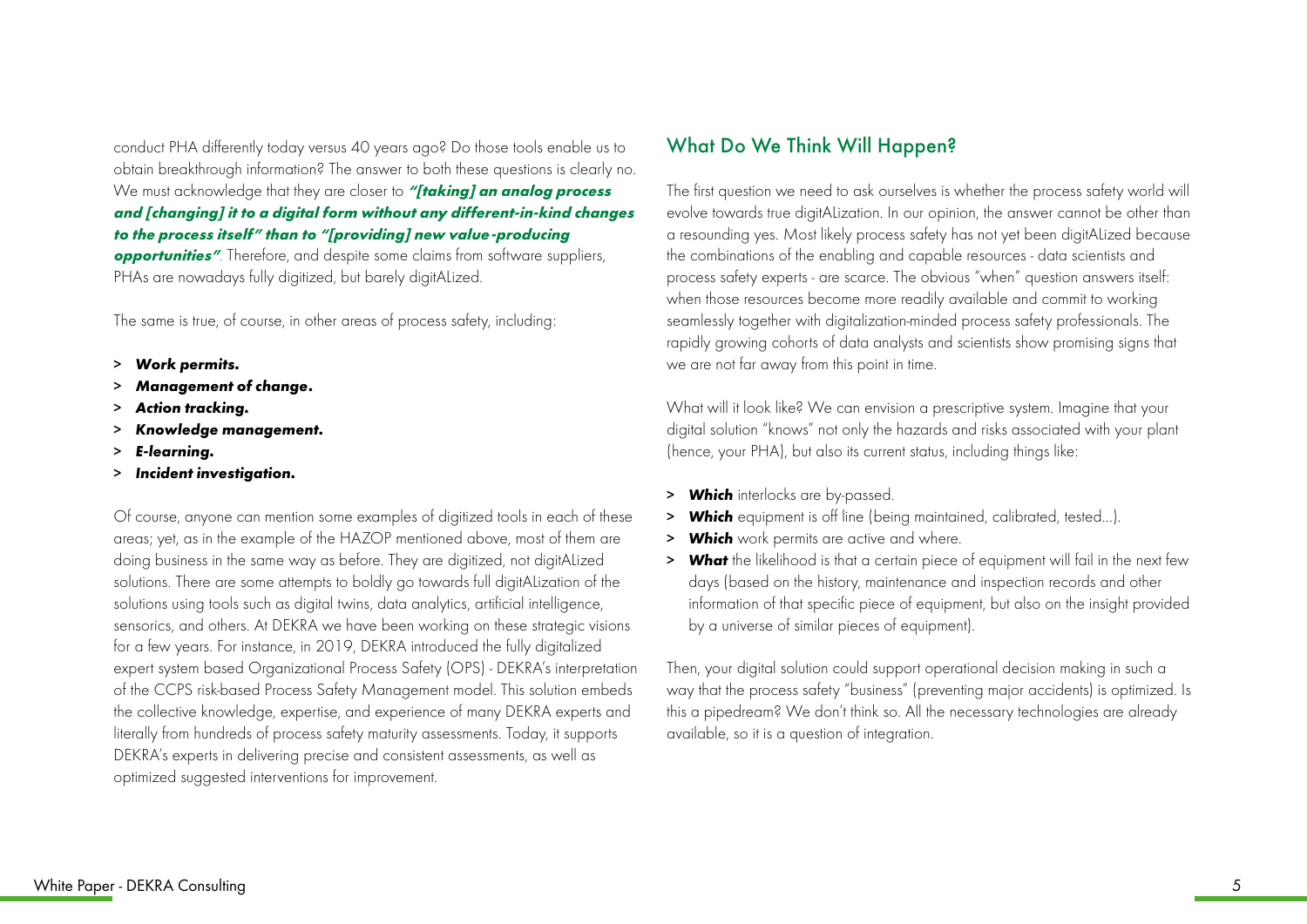What will it take to solve such a problem? In addition to the needed analytics, we believe digitALization of the process safety system requires integrating and leveraging the following attributes of the modern technologies: accessibility, configurability, scalability and security.

By integration we mean that an isolated solution will not solve the digitALization problem. We need an ecosystem of different solutions "talking" to each other. Of course, in the previous example, your digital risk management solution needs to receive information from several sources, including work permit management, interlock management, digital PHA and a few more.

Accessibility has to do with getting the data readily available, and being able to extract useful information out of it. Of course, this does not mean storing all data in the same data base, or following the same taxonomical rules if the solutions are sufficiently smart to "fetch" the required data at the time they need it or request this information from other solutions. For instance, data on a pressure vessel (e.g., inspection reports) may be collected and stored in a cloud-based database. Using predictive analytics, such data may be accessed and used for projecting failure rates that can in turn be fed into a risk management tool for risk modeling and for formulating interventions. Application Programming Interfaces (APIs) definitely play a critical role in ensuring accessibility of data.

Scalability allows the solution to increase its capacity by adding new resources so it can serve a single site as well as multiple sites of a global enterprise. Clearly, this is also a must-have feature to ensure digitALization. Figure 3. Schematics of the DEKRA Safety Platform



PS Performance



Informed Advice Aligned With Process Safety Management



DEKRA Safety Platform



Web

Cloud Management

 $\boldsymbol{C}$ 1 Management Benchmarking<br>Platform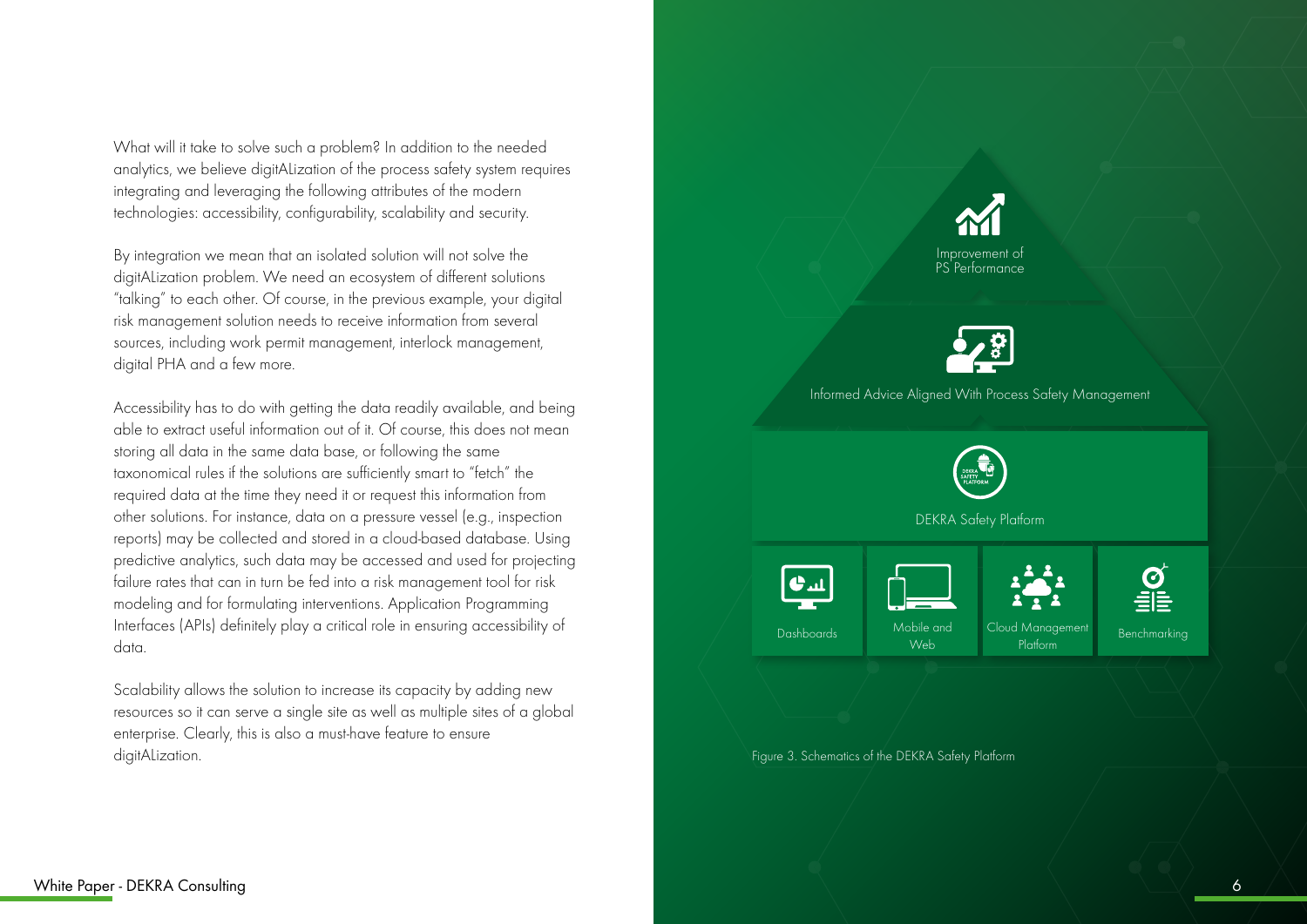

Finally, configurability, along with support by a defined and extendable data structure, allows the digital solution to be configured to meet the client's needs. This is critical for integration purposes.

The vision and the requirements toward digitalization naturally lead us to the idea of a platform. By this we mean a system that includes a data engine at its core, which supports and integrates an ecosystem of solutions. DEKRA is turning such a vision into a reality by offering the [DEKRA Safety Platform](https://www.dekra.com/en/dekra-safety-platform/) (see figure 3, page 6), which is designed exactly with those functionalities in mind.

## Conclusions

In this paper we have briefly reviewed the current status of process safety in its journey from analog to digitALized. We believe most process safety-related activities are fully digitized, but still very far from digitALization. On the other hand, we have no doubt that full digitALization will happen and, when it does, it will be a game changer.

A truly digitALized risk management solution will undoubtably be based on a platform to ensure integration, accessibility, configurability and scalability - fundamental pillars of digitALization. The DEKRA Safety Platform is being developed precisely with those targets in mind.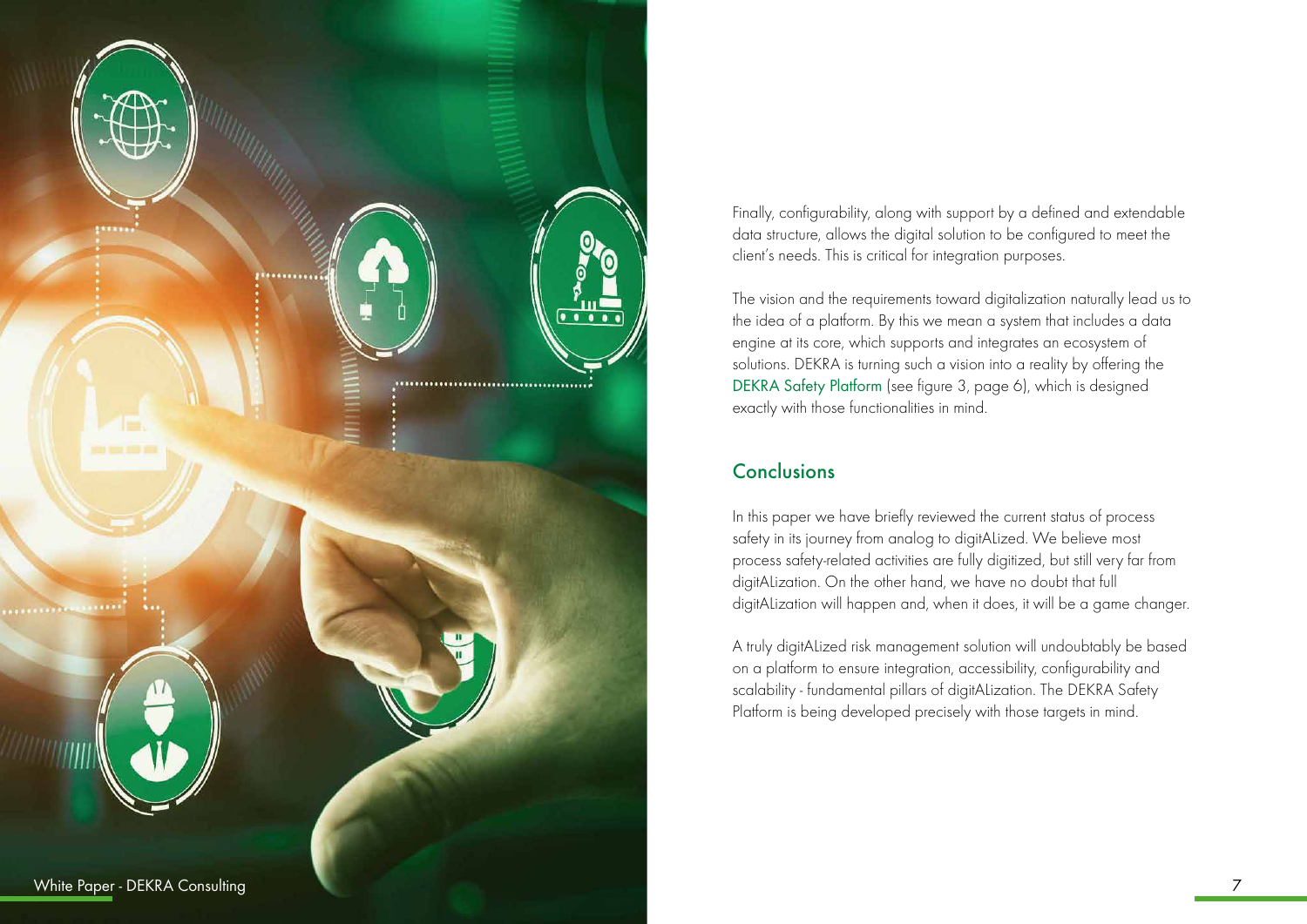

Dr. Mei-Li Lin

Dr. Arturo Trujillo

Dr. Arturo Trujillo is Global Director of Process Safety Consulting. His main areas of expertise are diverse types of process hazard analysis (HAZOP, What-if, HAZID), consequence analysis and quantitative risk analysis. He has been involved in many projects over the last 35 years, especially in the oil & gas, energy, chemicals and pharmaceutical industries. Mei-Li has over 20 years of experience in engineering, research and academics with a focus on integrating safety, environmental and sustainability goals into business strategy. She serves as the Senior Vice President of Innovation, Solution & Strategic Partnership at DEKRA. Mei-Li is responsible for leading her team to combine science, technology, and DEKRA's expertise and knowhows to create innovative safety solutions for the Industry 4.0 era. Previously, she specialized in operational risk management in conjunction with human and organization performance.